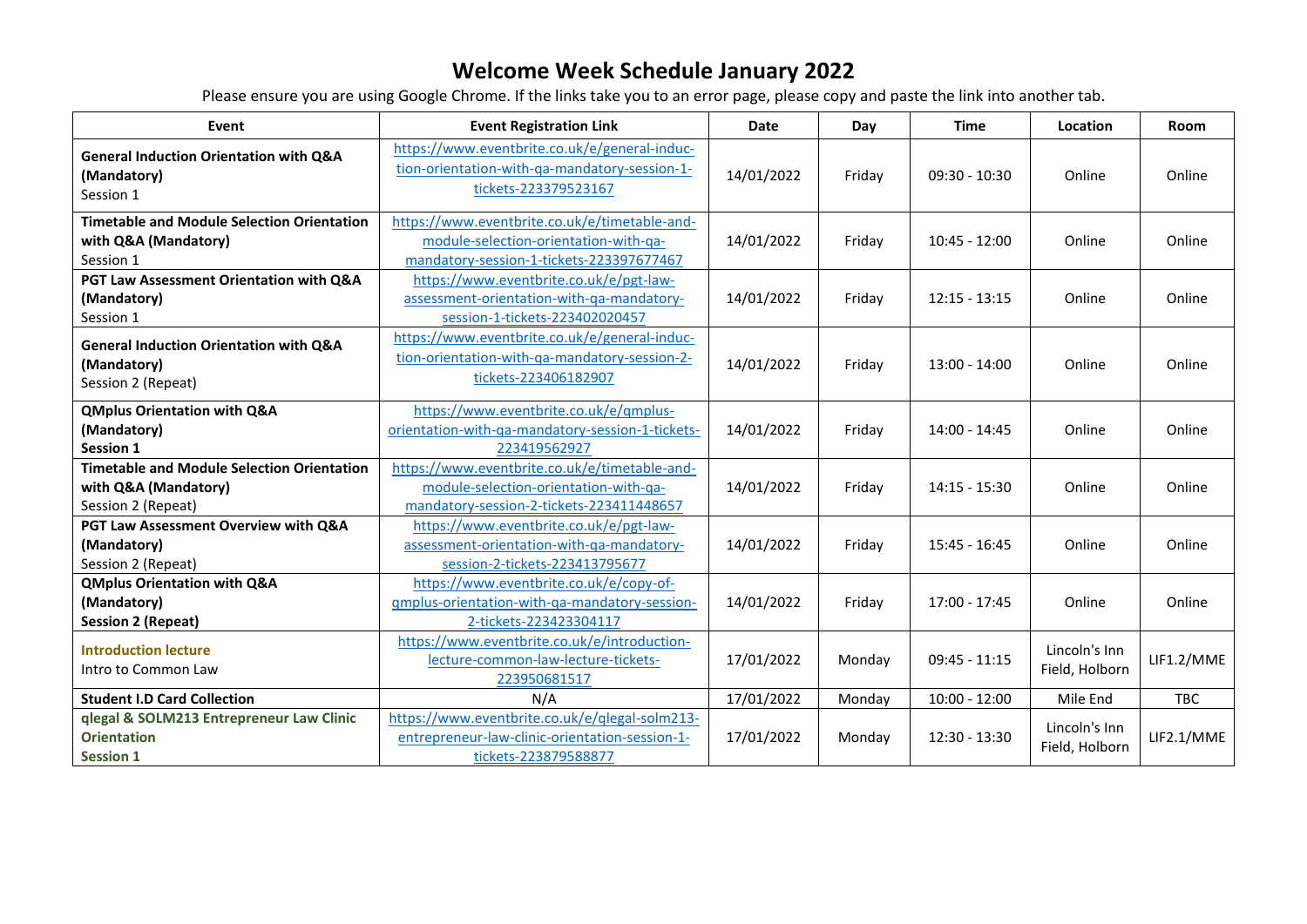| Event                                                                                                                                                  | <b>Event Registration Link</b>                                                                                                    | <b>Date</b> | Day       | <b>Time</b>     | Location                        | <b>Room</b>                   |
|--------------------------------------------------------------------------------------------------------------------------------------------------------|-----------------------------------------------------------------------------------------------------------------------------------|-------------|-----------|-----------------|---------------------------------|-------------------------------|
| <b>Introduction lecture</b><br>Fundamentals of EU Law for Beginners                                                                                    | https://www.eventbrite.co.uk/e/introduction-<br>lecture-fundamentals-of-eu-law-for-beginners-<br>tickets-223952356527             | 17/01/2022  | Monday    | 15:30 - 17:00   | Lincoln's Inn<br>Field, Holborn | LIF2.1/MME                    |
| <b>General Induction Orientation: ESCP with</b><br><b>Q&amp;A</b>                                                                                      | https://www.eventbrite.co.uk/e/general-escp-<br>induction-orientation-with-qa-tickets-<br>223941343587                            | 18/01/2022  | Tuesday   | $10:00 - 11:00$ | Lincoln's Inn<br>Field, Holborn | LIF2.2                        |
| <b>General Induction Orientation: Associates</b><br>with Q&A<br>EUSLIP & Osgoode, Autonoma, Lund                                                       | https://www.eventbrite.co.uk/e/general-<br>associates-induction-orientation-with-qa-tickets-<br>223943670547                      | 18/01/2022  | Tuesday   | $11:30 - 12:30$ | Lincoln's Inn<br>Field, Holborn | LIF2.2                        |
| <b>Aviation Mooting SOLM250</b>                                                                                                                        | https://www.eventbrite.co.uk/e/aviation-<br>mooting-solm250-tickets-226830214277                                                  | 18/01/2022  | Tuesday   | $13:30 - 14:30$ | Online                          | Online                        |
| Legal London Walking Tour 1                                                                                                                            | https://www.eventbrite.co.uk/e/legal-london-<br>walking-tour-multiple-events-tickets-<br>223918515307                             | 18/01/2022  | Tuesday   | $13:30 - 15:30$ | Tour                            | Tour                          |
| <b>General Induction Orientation: LLM with</b><br>Q&A & Welcome by Head of CCLS                                                                        | https://www.eventbrite.co.uk/e/general-llm-<br>orientation-with-qa-welcome-by-head-of-ccls-<br>tickets-223958474827               | 18/01/2022  | Tuesday   | 14:00 - 15:00   | Lincoln's Inn<br>Field, Holborn | LIF Ground<br>Floor<br>LT/MME |
| <b>General Induction Orientation: Flexible</b><br><b>LLM/PGDip with Q&amp;A</b>                                                                        | https://www.eventbrite.co.uk/e/general-flexible-<br>Ilmpgdip-induction-orientation-with-qa-tickets-<br>223945646457               | 18/01/2022  | Tuesday   | 14:00 - 15:00   | Online                          | Online                        |
| <b>Programme of Study - Academic Guidance &amp;</b><br><b>Open To All</b><br>Session 1<br>Comparative & International Dispute<br><b>Resolution LLM</b> | https://www.eventbrite.co.uk/e/programme-of-<br>study-academic-guidance-com-intl-dis-res-llm-<br>tickets-223978113567             | 18/01/2022  | Tuesday   | $15:15 - 16:15$ | Lincoln's Inn<br>Field, Holborn | LIF1.2/MME                    |
| Financial London & Charterhouse Walking<br>Tour 1                                                                                                      | https://www.eventbrite.co.uk/e/financial-<br>london-charterhouse-walking-tours-multiple-<br>events-tickets-223931534247           | 18/01/2022  | Tuesday   | $16:00 - 18:00$ | Tour                            | Tour                          |
| <b>Introduction Professional</b><br><b>Development/Careers (Mandatory)</b><br><b>Session 1</b>                                                         | https://www.eventbrite.co.uk/e/introduction-<br>professional-developmentcareers-mandatory-<br>tickets-224016989847                | 19/01/2022  | Wednesday | $12:30 - 13:30$ | Online                          | Online                        |
| Webinar<br>LLM Programme Director: Drop in session<br>Q&A<br>Session 1                                                                                 | https://www.eventbrite.co.uk/e/llm-<br>programme-director-drop-in-session-qa-online-<br>only-multiple-events-tickets-224006117327 | 19/01/2022  | Wednesday | $14:00 - 15:00$ | Online                          | Online                        |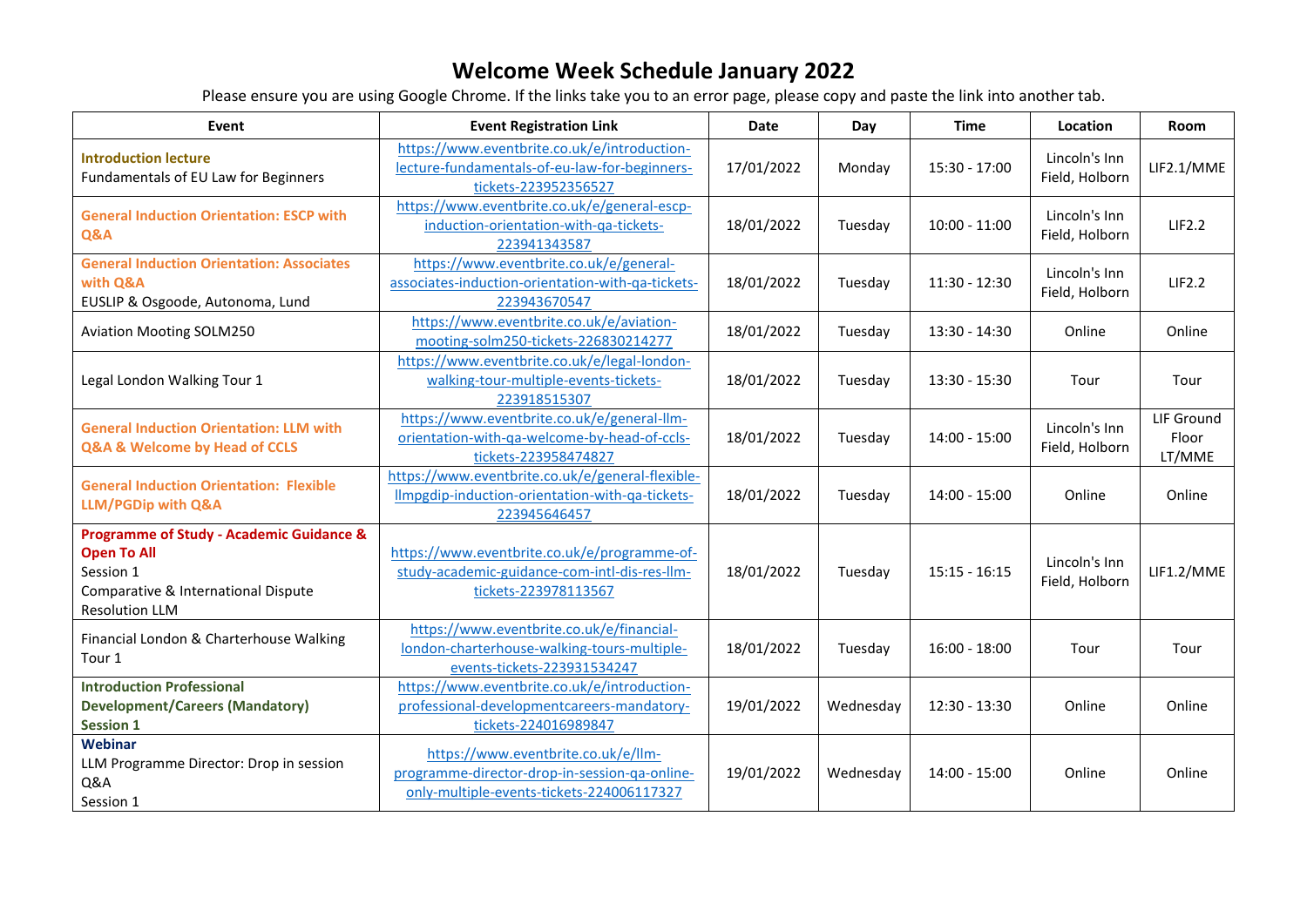| Event                                                                                                                                                             | <b>Event Registration Link</b>                                                                                                     | <b>Date</b> | Day       | <b>Time</b>     | Location                        | Room                          |
|-------------------------------------------------------------------------------------------------------------------------------------------------------------------|------------------------------------------------------------------------------------------------------------------------------------|-------------|-----------|-----------------|---------------------------------|-------------------------------|
| Legal London Walking Tour 2 (Repeat)                                                                                                                              | https://www.eventbrite.co.uk/e/legal-london-<br>walking-tour-multiple-events-tickets-<br>223918515307                              | 19/01/2022  | Wednesday | $14:00 - 16:00$ | Tour                            | Tour                          |
| <b>Webinar:</b><br>Student Support: Drop in Session Q&A<br>Session 1                                                                                              | https://www.eventbrite.co.uk/e/student-<br>support-drop-in-session-qa-sessions-online-<br>onlymultiple-events-tickets-223994943907 | 19/01/2022  | Wednesday | $15:15 - 16:15$ | Online                          | Online                        |
| <b>Programme of Study - Academic Guidance &amp;</b><br><b>Open To All</b><br>Session 1<br>Commercial & Corporate Law LLM<br><b>AND International Business Law</b> | https://www.eventbrite.co.uk/e/programme-of-<br>study-academic-guidance-commerical-corp-and-<br>intl-bus-Ilm-tickets-223970691367  | 19/01/2022  | Wednesday | $15:15 - 16:15$ | Lincoln's Inn<br>Field, Holborn | LIF2.1/MME                    |
| <b>Programme of Study: Networking Event</b><br>Commercial and Corporate Law                                                                                       | https://www.eventbrite.co.uk/e/networking-<br>event-commercial-and-corporate-law-llm-intl-<br>business-law-tickets-223986358227    | 19/01/2022  | Wednesday | 16:30 - 17:30   | Lincoln's Inn<br>Field, Holborn | LIF3.1                        |
| <b>Programme of Study: Networking Event</b><br><b>International Business Law LLM</b>                                                                              | https://www.eventbrite.co.uk/e/networking-<br>event-commercial-and-corporate-law-llm-intl-<br>business-law-tickets-223986358227    | 19/01/2022  | Wednesday | 16:30 - 17:30   | Lincoln's Inn<br>Field, Holborn | LIF3.1                        |
| <b>General Induction Orientation with Q&amp;A</b><br>(Mandatory)<br>Session 3 (Repeat)                                                                            | https://www.eventbrite.co.uk/e/general-<br>induction-orientation-with-qa-mandatory-<br>session-4-tickets-223447115337              | 20/01/2022  | Thursday  | $10:00 - 11:00$ | Lincoln's Inn<br>Field, Holborn | LIF2.1/MME                    |
| <b>Library Resources Orientation: Queen Mary</b><br><b>Library (Mandatory)</b><br><b>Session 1</b>                                                                | https://www.eventbrite.co.uk/e/library-<br>resources-orientation-queen-mary-library-<br>mandatory-session-1-tickets-224021523407   | 20/01/2022  | Thursday  | 11:30 - 12:30   | Lincoln's Inn<br>Field, Holborn | LIF Ground<br>Floor<br>LT/MME |
| <b>Timetable and Module Selection Orientation</b><br>with Q&A (Mandatory)<br>Session 3 (Repeat)                                                                   | https://www.eventbrite.co.uk/e/timetable-and-<br>module-selection-orientation-with-qa-<br>mandatory-session-4-tickets-223867452577 | 20/01/2022  | Thursday  | $11:30 - 12:45$ | Lincoln's Inn<br>Field, Holborn | LIF2.1/MME                    |
| <b>Library Resources Orientation: Institute of</b><br><b>Advanced Legal Studies</b><br>(Mandatory)<br><b>Session 1</b>                                            | https://www.eventbrite.co.uk/e/library-<br>resources-orientation-institute-of-advanced-<br>legal-studies-tickets-226811468207      | 20/01/2022  | Thursday  | 12:45 - 13:45   | Lincoln's Inn<br>Field, Holborn | LIF Ground<br>Floor<br>LT/MME |
| PGT Law Assessment Overview with Q&A<br>(Mandatory)<br>Session 3 (Repeat)                                                                                         | https://www.eventbrite.co.uk/e/pgt-law-<br>assessment-overview-with-qa-mandatory-<br>session-4-tickets-223899117287                | 20/01/2022  | Thursday  | $13:15 - 14:15$ | Lincoln's Inn<br>Field, Holborn | LIF2.1/MME                    |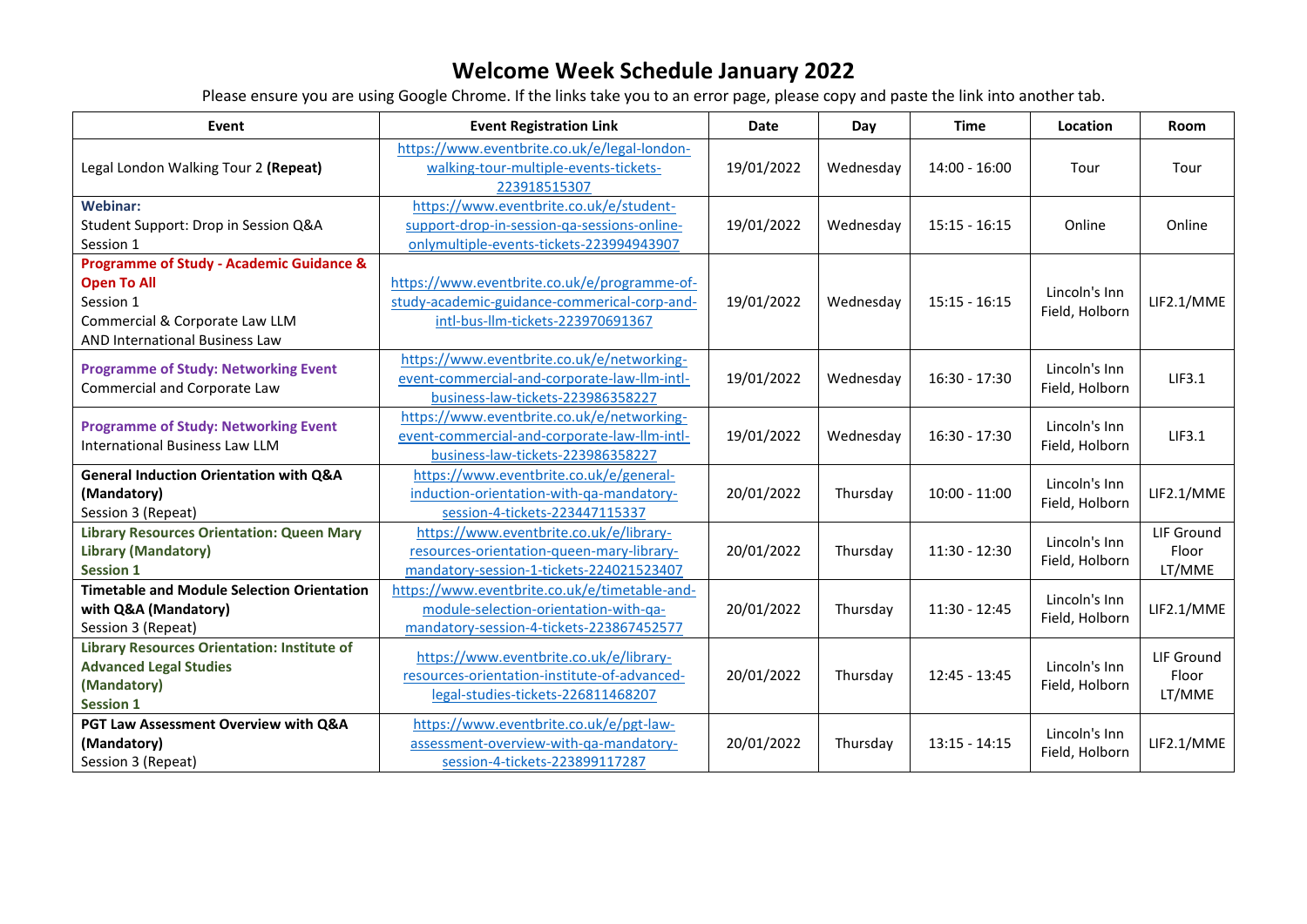| Event                                                                                                                          | <b>Event Registration Link</b>                                                                                                     | <b>Date</b> | Day      | <b>Time</b>     | Location                        | Room                          |
|--------------------------------------------------------------------------------------------------------------------------------|------------------------------------------------------------------------------------------------------------------------------------|-------------|----------|-----------------|---------------------------------|-------------------------------|
| Webinar<br>LLM Programme Director: Drop in session<br>Q&A<br>Session 2                                                         | https://www.eventbrite.co.uk/e/llm-<br>programme-director-drop-in-session-qa-online-<br>only-multiple-events-tickets-224006117327  | 20/01/2022  | Thursday | $14:00 - 15:00$ | Online                          | Online                        |
| <b>Programme of Study - Academic Guidance &amp;</b><br><b>Open To All</b><br>Intellectual Property Law LLM<br>Session 1        | https://www.eventbrite.co.uk/e/programme-of-<br>study-academic-guidance-intellectual-property-<br>law-llm-tickets-223978765517     | 20/01/2022  | Thursday | $14:00 - 15:00$ | Lincoln's Inn<br>Field, Holborn | LIF Ground<br>Floor<br>LT/MME |
| Financial London & Charterhouse Walking<br>Tour 2 (Repeat)                                                                     | https://www.eventbrite.co.uk/e/financial-<br>london-charterhouse-walking-tours-multiple-<br>events-tickets-223931534247            | 20/01/2022  | Thursday | $14:00 - 16:00$ | Tour                            | Tour                          |
| <b>QMplus Orientation with Q&amp;A</b><br>(Mandatory)<br><b>Session 3 (Repeat)</b>                                             | https://www.eventbrite.co.uk/e/qmplus-<br>orientation-with-qa-mandatory-session-3-tickets-<br>223884493547                         | 20/01/2022  | Thursday | $15:00 - 15:45$ | Online                          | Online                        |
| <b>Webinar:</b><br>Student Support: Drop in Session Q&A<br>Session 2                                                           | https://www.eventbrite.co.uk/e/student-<br>support-drop-in-session-qa-sessions-online-<br>onlymultiple-events-tickets-223994943907 | 20/01/2022  | Thursday | $15:15 - 16:15$ | Online                          | Online                        |
| <b>Time Management Session</b>                                                                                                 | https://www.eventbrite.co.uk/e/time-<br>management-session-tickets-226815730957                                                    | 20/01/2022  | Thursday | $15:15 - 16:15$ | Lincoln's Inn<br>Field, Holborn | LIF1.2/MME                    |
| <b>Programme of Study - Academic Guidance &amp;</b><br><b>Open To All</b><br>Technology, Media & Telecommunications<br>Law LLM | https://www.eventbrite.co.uk/e/academic-<br>guidance-technology-media-and-<br>telecommunications-Ilm-tickets-223980430497          | 20/01/2022  | Thursday | $15:15 - 16:15$ | Lincoln's Inn<br>Field, Holborn | LIF3.1/MME                    |
| <b>Programme of Study: Networking Event</b><br>Technology, Media & Telecommunications<br>Law LLM                               | https://www.eventbrite.co.uk/e/networking-<br>event-tmt-law-intellectual-property-law-tickets-<br>223988414377                     | 20/01/2022  | Thursday | $16:45 - 17:45$ | Lincoln's Inn<br>Field, Holborn | LIF3.1                        |
| <b>Programme of Study: Networking Event</b><br>Intellectual Property Law                                                       | https://www.eventbrite.co.uk/e/networking-<br>event-tmt-law-intellectual-property-law-tickets-<br>223988414377                     | 20/01/2022  | Thursday | $16:45 - 17:45$ | Lincoln's Inn<br>Field, Holborn | LIF3.1                        |
| Introduction session: SOLM266 Research<br>Seminar                                                                              | https://www.eventbrite.co.uk/e/introduction-<br>session-solm266-research-seminar-tickets-<br>226823614537                          | 21/01/2022  | Friday   | $10:00 - 10:30$ | Online                          | Online                        |